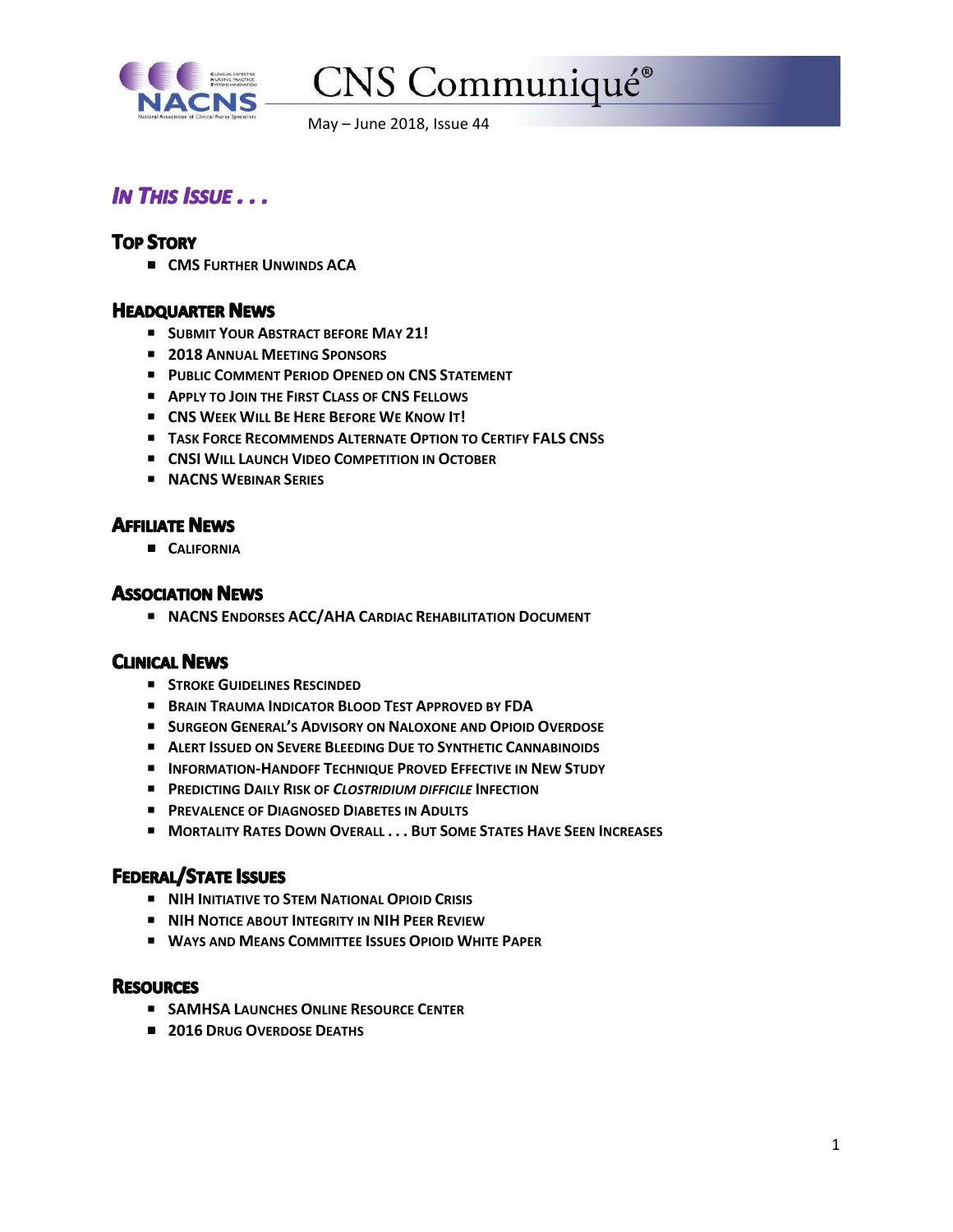# **TOP STORY**

# **CMS FURTHER UNWINDS ACA**

The Centers for Medicare & Medicaid Services (CMS) issued its final rule setting standards for health plans sold this fall for 2019 coverage through the *Patient Protection and Affordable Care Act's* (ACA)

COV for Medicare & Medicaid Services marketplaces. In announcing the rule, CMS continued the Administration's efforts to unravel the ACA law while simultaneously suggesting that the rule aims to increase flexibility, strengthen program integrity, empower

consumers, promote stability and reduce unnecessary regulatory burden in the individual and small group health insurance markets.

The NACNS has been a supporter of the ACA marketplace plans because the ACA reduced the number of uninsured Americans and substantially improved access to care. The ACA also slowed the growth of national health spending, which is projected to grow an average of 5.5%/year between 2017 and 2026, versus the 7.3% observed over the term prior to the recession (1990‐2007).

The final rule includes 2019 payment parameters and additional guidance related to other ACA provisions, such as qualified health plan standards and hardship exemptions. For example, the rule gives states latitude to dilute essential health benefit protections by allowing states to select a benchmark based on a plan sold in another state, substitute a category of benefits or even develop their own benchmark from scratch. This watering down could harm people, especially those with preexisting conditions who may find the services they need are no longer adequately covered.

Another example of weakening the ACA involves the current medical loss ratio, which requires insurers to spend at least 80% of premium dollars for health care and quality assurance, keeping up to 20% for administration and profits. If a state asserts that its individual insurance market is unstable, CMS can adjust this ratio, making it easier for insurers to gain approval for excessive profits driven by premium hikes.

# **HEADQUARTER NEWS**

#### **SUBMIT YOUR ABSTRACT BEFORE MAY 21!**



Don't miss the opportunity to submit your abstract for the 2019 Annual Conference so you can share your knowledge and experience with your colleagues. All conference abstracts should be submitted by midnight (ET), May 21, 2018. For full details on

topics of interest and submission requirements, click here.

If you are a CNS or DNP student, please mark your calendars for the 2019 Annual Conference student poster deadline on December 4, 2018. We welcome student posters and hope to increase the number of students participating in our annual conference.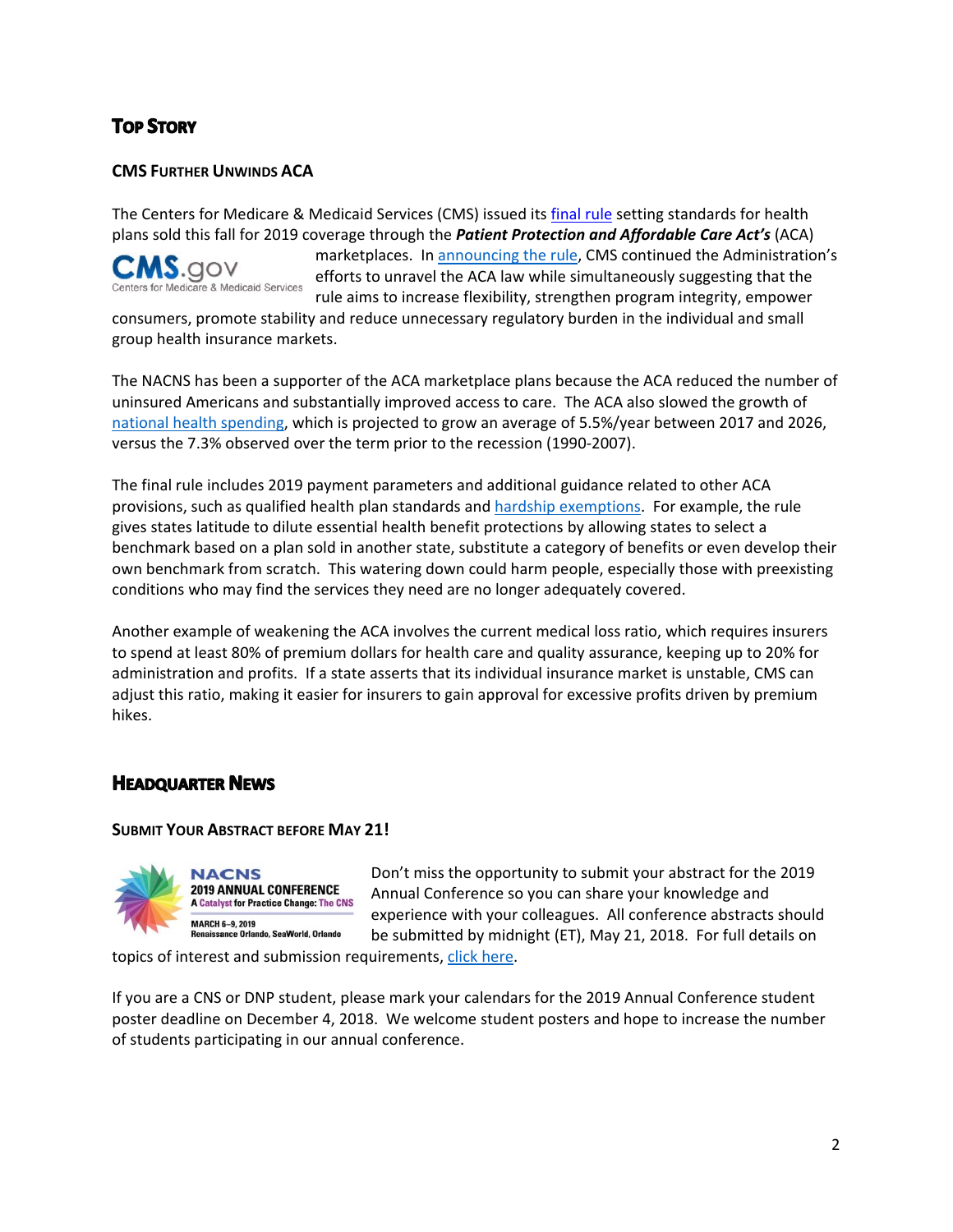## **2018 ANNUAL MEETING SPONSORS**

Thank you to our sponsors who helped ensure our 2018 meeting in Austin was a huge success!

**ANNUAL MEETING SPONSORS**

**Premier Partner**



**Strategic Partner** 



#### **Supporting Sponsor**



**Memorial Sloan Kettering Cancer Center** 

**Other Sponsors** 



# **AAMIFOUNDATION**

#### **PUBLIC COMMENT PERIOD OPENED ON CNS STATEMENT**

The public comment period on the draft revised CNS Statement on Clinical Nurse Specialist Practice and



Education,  $3^{rd}$  edition opened on May 1, 2018 and will close on June 11, 2018. A panel of CNSs representing experts in education, practice and research developed this document.

The comment period will be followed by a validation panel review. Letters will be sent by May 15, 2018 to request that individuals participate on the validation panel.

For draft documents and information on the public comment period, click here.

#### **APPLY TO JOIN THE FIRST CLASS OF CNS FELLOWS**



THE CLINICAL NURSE SPECIALIST The CNS Institute created the inaugural CNS Fellowship to showcase CNSs INSTITUTE who have made outstanding contributions to the CNS role, been devoted mentors to future generations of CNS leaders and directly influenced the

CNS role in their communities.

Application requirements include:

- **Providing a letter of endorsement by one colleague, preferably a supervisor, who can verify** contributions to CNS practice and leadership.
- **P** Being a current NACNS member and having maintained membership for the past two years.
- Having worked as a CNS for at least five years.
- Being credentialed as a CNS or educated as a CNS, plus having significant past contributions as a CNS.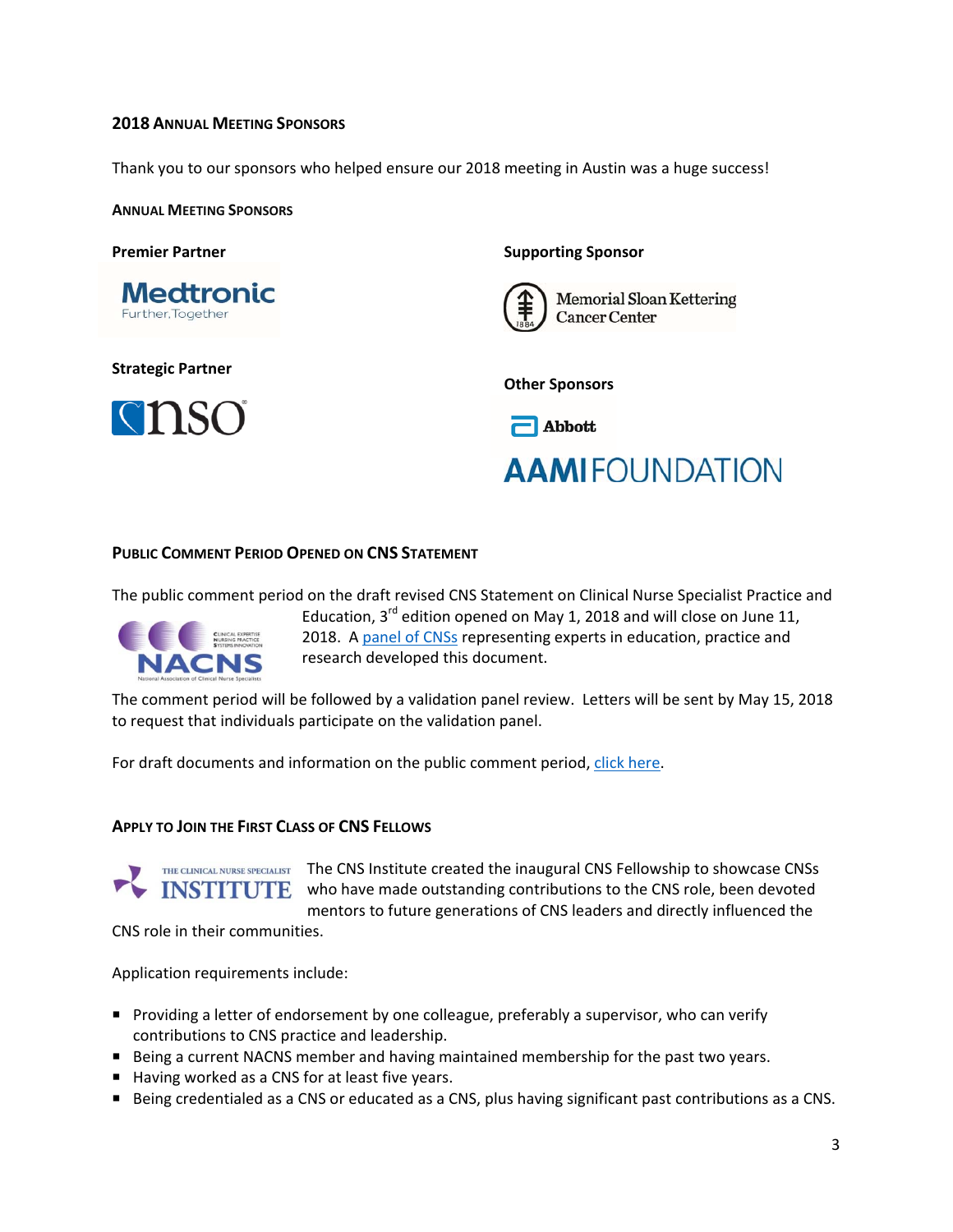Applications for the inaugural CNS Fellowship will open on June 1 and close on October 1, 2018.

## **CNS WEEK WILL BE HERE BEFORE WE KNOW IT!**

September 1–7, 2018 is National CNS Recognition Week, a time when hospitals and health care systems pay tribute to and build awareness of the important role that CNSs play in health care. This year's



theme is *Clinical Nurse Specialists: Catalysts for Change and Innovation*. It is time to plan for a successful CNS Week.

NACNS has posted and will be updating a number of resources for CNS Week.

Do not forget to check our CNS Week idea guide and sample materials. There are Facebook and Twitter posts (if you tweet, use the official hashtag: #CNSWeek), newsletter articles, flyers, letters‐to‐the‐editor and a proclamation so you can request official recognition of CNS Week from your mayor or other government official.

Consider purchasing a CNS Week button or other logo merchandise, like hand sanitizers, first aid kits, hot/cold packs, notecards, earbuds, flash drives, rechargeable power banks, caps, stadium blankets and a silver logo pin that emphasizes the three CNS spheres of influence for the CNSs or nurses in your life. Plan ahead and order early!

Many CNSs across the nation will be engaged in creative activities to highlight the role of the CNS. Plan to share CNS Week photos of your celebrations and updates on social media using the #CNSWeek hashtag and tagging @NACNS on twitter, or post on our Facebook page.

Let's work together to make CNS Week 2018 the best yet!

#### **TASK FORCE RECOMMENDS ALTERNATE OPTION TO CERTIFY FALS CNSS**

A recent report from the NACNS Family Across the Lifespan (FALS) Crosswalk Task Force recommends allowing FALS CNSs to acquire certification for state licensure by passing both the CNS adult/gerontology



and pediatric certification examinations. Both the NACNS Board of Directors and the task force note the recommendation is a proxy for a FALS population‐specific CNS certification examination until such time that a valid and reliable FALS test and/or certification process is established.

In 2016 the NACNS Board of Directors commissioned the task force to compare the adult/gero and pediatric CNS competencies with the draft FALS CNS competencies and asked if passing both certification exams might be a viable option to certify a CNS to practice within the FALS population. The task force's report, *Family Across the Lifespan: The Viability of Taking Pediatric and Adult‐ Gerontology Certification Examinations to Attain CNS Population Certification in Family Across the Lifespan,* concludes that most of the FALS, adult/gero and pediatric competencies are equivalent.

The NACNS Family Across the Lifespan Crosswalk task force members are: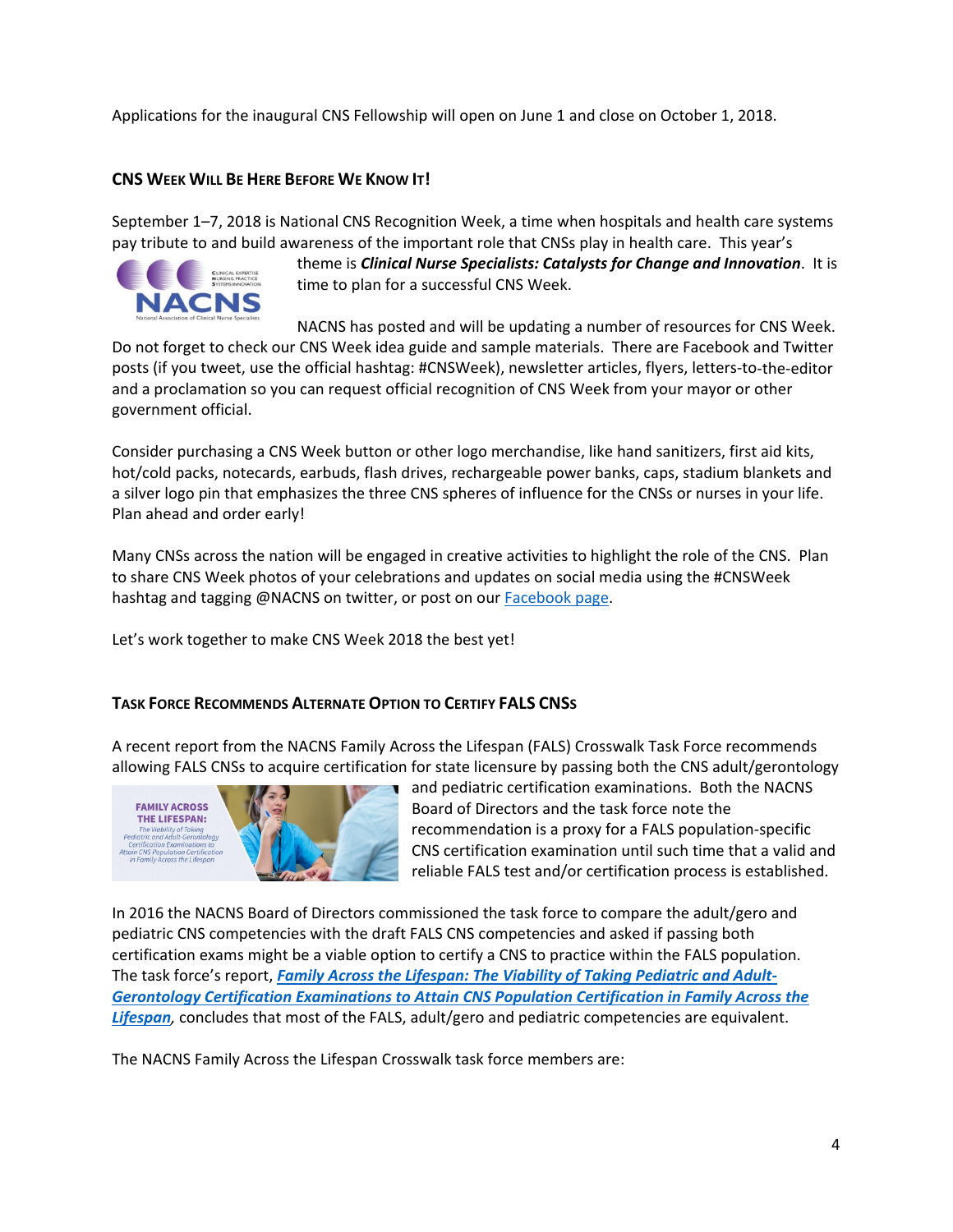Lola Trudell Coke, Ph.D., ACNS‐BC, RN‐BC, FAHA, FPCNA Emily Dorosz, MSN, RN, CPN, CPEN Ana‐Maria Gallo, Ph.D., CNS, RNC‐OB

Jerithea Tidwell, Ph.D., RN, PCNS‐BC, PNP‐BC Terri Nally, MS, NACNS consultant Melinda Mercer Ray, MSN, NACNS Executive Director

For additional information and to download the full report, click here.

#### **CNSI WILL LAUNCH VIDEO COMPETITION IN OCTOBER**

On October 1, 2018, the CNS Institute (CNSI) will be launching a **video competition** designed to highlight how CNSs bring incredible value to patients, organizations and communities. With this project, the CNS

THE CLINICAL NURSE SPECIALIST **INSTITUTE** 

Institute aims to highlight innovative CNS roles, projects, outcomes and NACNS initiatives (e.g., the opioid task force). Details are available on the NACNS/CNSI website. Submissions are due by *December 1, 2018*.

Winners will be announced at the 2019 annual conference at the Renaissance Orlando at SeaWorld in Florida on March 6 − 9, 2019. Representatives of the winning submission do not need to be present to win.

## **NACNS WEBINAR SERIES**

#### **Don't Miss These Critical Topics for CNS Practice!**



NACNS offers low‐cost, monthly webinars for clinical nurse specialists so they can stay on top of innovative practices and policies. Webinars are \$25 for NACNS members, \$60 for non‐members and \$30 for CNS students. All webinars are archived. Listen at your leisure and apply for continuing education certificates. Email info@nacns.org to order an

archived webinar. Register at http://nacns.org/professional-resources/education/webinar-series/.

#### **May 15, 2018, 2–3 pm (ET)**

**How a Nurse's Perceived Proficiency Impacts Performance**

Angela C. Larson, PhD, MSN, CNS, RN, ACCNS‐AG, CCNS, CCRN CNS, UF Health Shands Hospital, Gainesville, FL

## **June 13, 2018, 2‐3 pm (ET)**

**Nursing Research: Is What You Do Related to What You See?**

Nancy Albert, PhD, CCNS, CHFN, CCRN, NE‐BC, FAHA, FAAN Associate Chief Nursing Officer ‐ Research and Innovation, Cleveland Clinic Health System CNS, Kaufman Center for Heart Failure, Heart and Vascular Institute, Cleveland Clinic, Cleveland, OH *Organized by the NACNS Research Committee*

**September 27, 2018, 2‐3 pm (ET)** 

**Neonatal Abstinence Syndrome ─ PHARM CE** Phyllis Whitehead, PhD, APRN, ACHPN, RN‐BC CNC, Palliative Medicine/Pain Management, Carilion Roanoke Memorial Hospital Assistant Professor, Virginia Tech Carilion School of Medicine, Roanoke, VA *Speaker from the NACNS Opioid/Pain Management Task Force*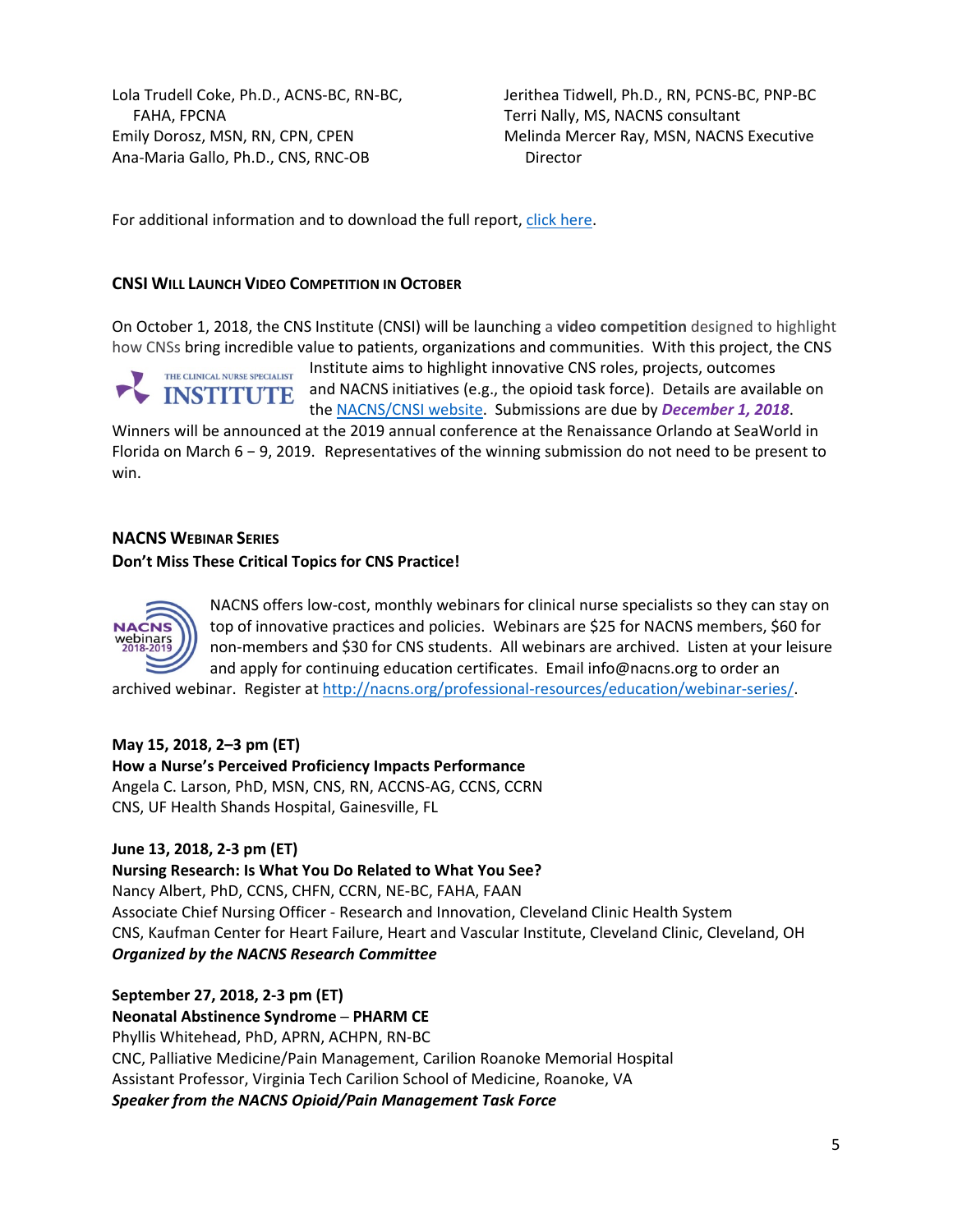# **AFFILIATE NEWS**

# **CALIFORNIA**

NACNS member Dorothy E. Forde RNC‐NIC, CNS, and PHD candidate received the 2018 Western Institute of Nursing/Council for the Advancement of Nursing Science (WIN/CANS) Doctoral Dissertation Grant at the recent 2018 WIN conference in Spokane, Washington. Forde is the first recipient of the new grant.

The purpose of the WIN/CANS dissertation grant is to foster doctoral student dissertation research. Preference is given to bio behavioral studies in recognition of the additional expense of such studies. Dorothy Forde is a PhD candidate attending the University of San Diego Hahn School of Nursing and Beyster Institute for Nursing Research.

# **ASSOCIATION NEWS**

## **NACNS ENDORSES ACC/AHA CARDIAC REHABILITATION DOCUMENT**

The American College of Cardiology and the American Heart Association (ACC/AHA) have issued their *2018 ACC/AHA Clinical Performance and Quality Measures for Cardiac* **Rehabilitation**. This document was reviewed and endorsed by the NACNS Board of Directors at its January 2018 Board meeting.

# **CLINICAL NEWS**

#### **STROKE GUIDELINES RESCINDED**

On April 27, 2018, the American Heart Association and the American Stroke Association rescinded new stroke guidelines and published a correction in the journal *Stroke* that included the deletion of some sections. The groups said the decision was based on feedback from clinicians. The associations are preparing clarifications, modifications and updates that will be released over the coming weeks in a revised guideline.

## **BRAIN TRAUMA INDICATOR BLOOD TEST APPROVED BY FDA**

The Food and Drug Administration (FDA) signed off on the use of a first-of-its-kind blood test to assist in



the detection of mild traumatic brain injuries (mTBI) in adults. Banyan Biomarkers' Banyan Brain Trauma Indicator works by identifying and measuring the levels of two brain‐specific proteins that appear in the blood

within 12 hours of a brain injury when bleeding has occurred. The test results are available within three to four hours.

mTBI, otherwise known as concussion, accounts for the majority of the 2.8 million TBIs that occur in the United States each year. The current standard of care uses a neurological scale followed by a computed tomography (CT) scan of the head to detect brain tissue damage that may require treatment. However, a majority of patients evaluated for mTBI do not have detectable intracranial lesions after having a CT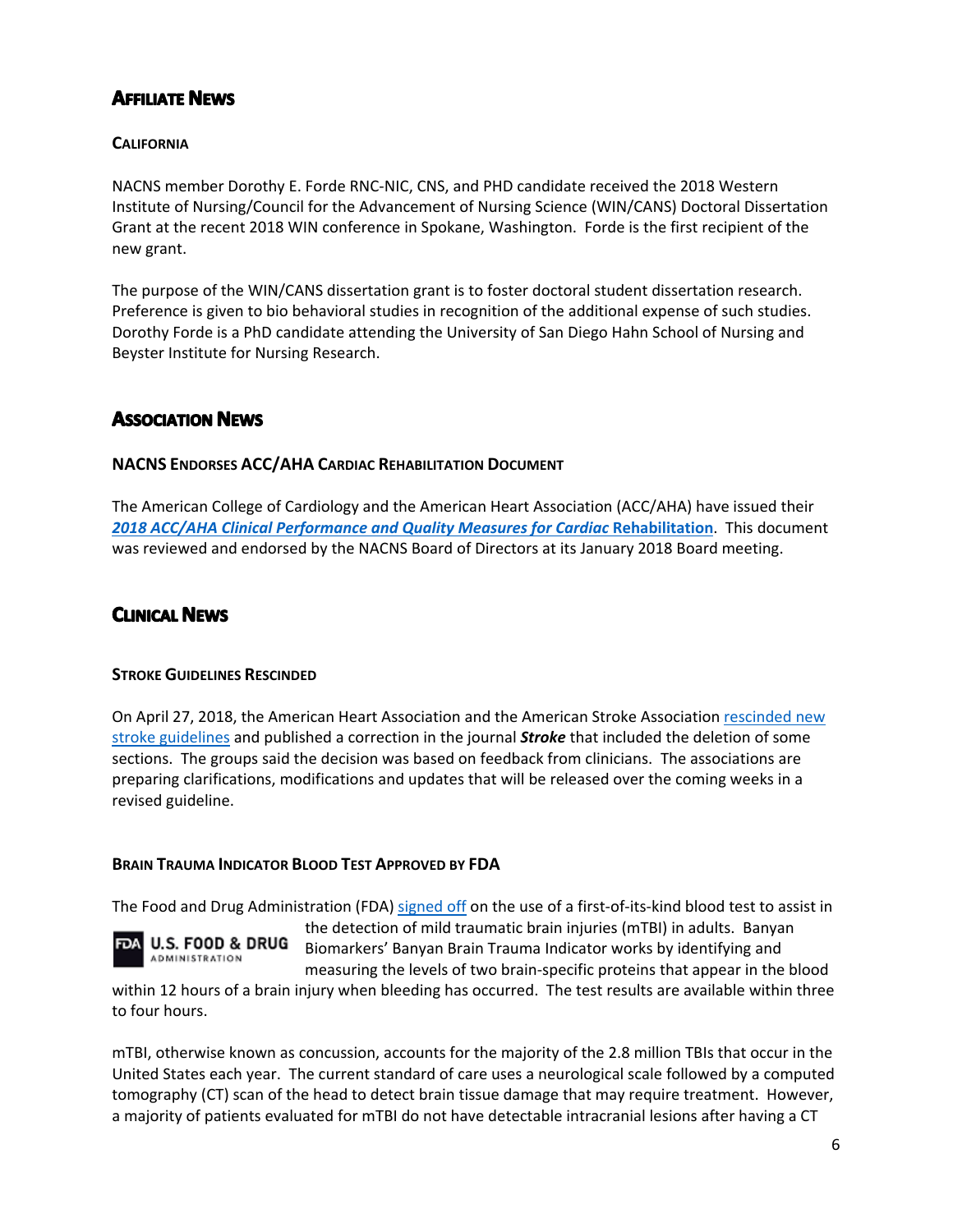scan. Availability of a blood test for concussion will help health care professionals determine the need for a CT scan in patients, and help prevent unnecessary neuroimaging and associated radiation exposure to patients.

## **SURGEON GENERAL'S ADVISORY ON NALOXONE AND OPIOID OVERDOSE**

Surgeon General Jerome M. Adams released a public health advisory to urge more people to carry a



lifesaving medication, naloxone – an opioid antagonist used to reverse temporarily the effects of an opioid overdose. First responders carry the medication already. The Surgeon General is recommending that family, friends and those who are at risk for an opioid overdose also keep the drug on hand.

Years of over‐prescription of opioid painkillers has fueled a crisis, with patients turning to illicit drugs when their prescriptions end. An estimated 2.1 million people struggle with an opioid use disorder (OUD). Rates of opioid overdose deaths are rapidly increasing; opioid‐related overdoses killed 42,249 people in 2016. Owing to these deaths, the U.S. life expectancy fell for a second year running – the first time that has happened in more than half a century, according to the National Center for Health Statistics. In no other developed country are people taking and dying from opioids at the rates they are in the United States.

The Surgeon General's advisory states that naloxone is a Food and Drug Administration‐approved medication that is typically injected or sprayed into the nose of a person experiencing an opioid overdose, to stabilize the individual. Research shows that naloxone can be administered effectively by professionals and by lay individuals who are educated about the proper administration of the medication.

#### **ALERT ISSUED ON SEVERE BLEEDING DUE TO SYNTHETIC CANNABINOIDS**



According to an alert from the Centers for Disease Control and Prevention, 94 cases of severe bleeding have been reported in emergency departments in five states due to vitamin K‐ dependent antagonist coagulopathy following the use of synthetic cannabinoids, possibly tainted with the poison brodifacoum. The patients' response to treatment with fresh frozen plasma and high doses of vitamin K was consistent with long-acting

vitamin K‐dependent antagonist toxicity.

#### **INFORMATION‐HANDOFF TECHNIQUE PROVED EFFECTIVE IN NEW STUDY**

An information-handoff technique, known as I-PASS — illness severity, patient summary, action list, situation awareness and contingency planning, and synthesis by receiver — already has shown to be effective in pediatric academic hospitals. Now, a new study of 32 hospitals varying widely in setting, size and patient population shows I‐PASS to be effective in a variety of hospital settings.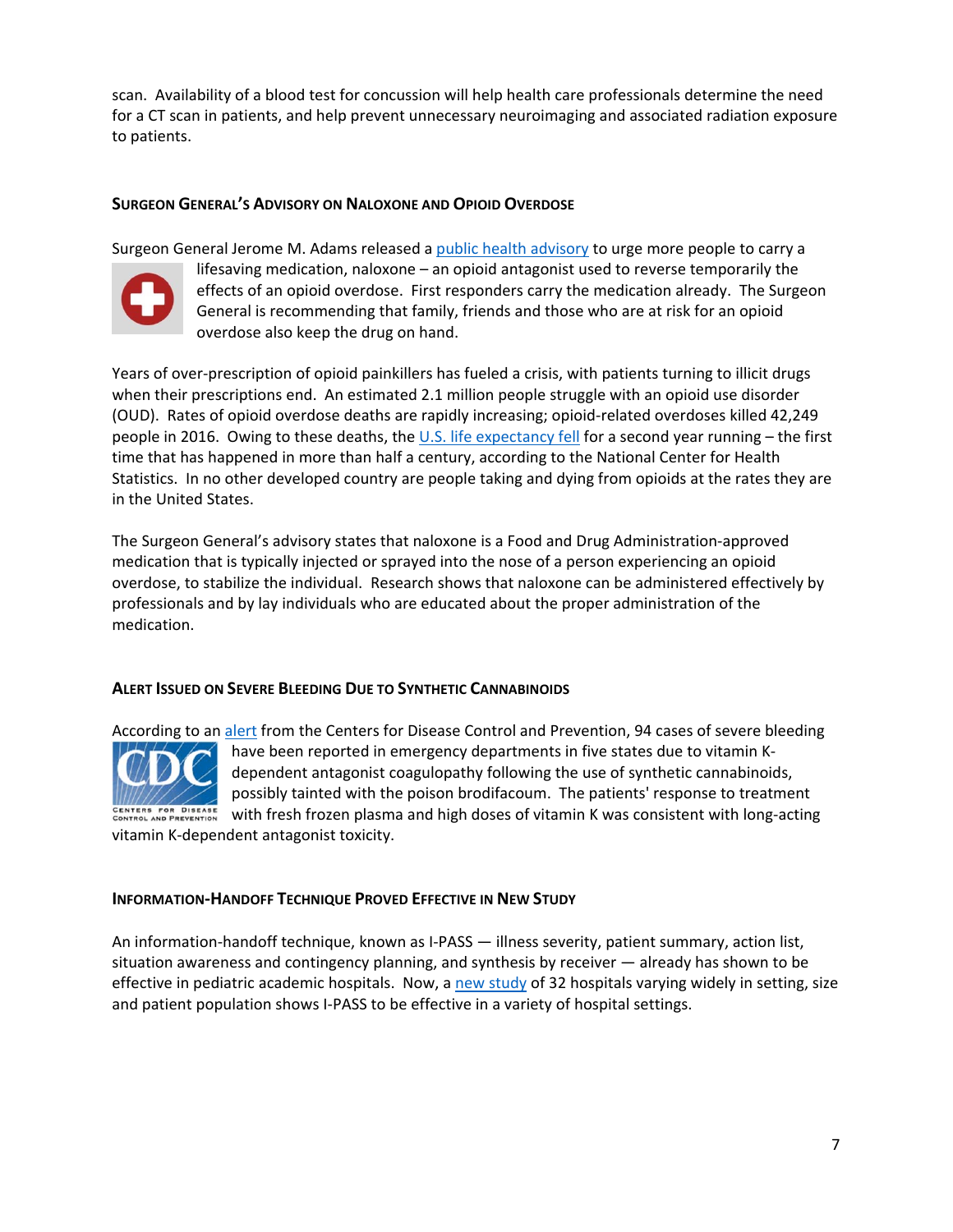#### **PREDICTING DAILY RISK OF** *CLOSTRIDIUM DIFFICILE* **INFECTION**

A paper published recently in *Infection Control and Hospital Epidemiology* took a "big data" approach to analyze entire electronic health records (EHRs) to predict a patient's *Clostridium difficile* risk



throughout the course of hospitalization. The analysis reviewed the EHRs of almost 257,000 patients admitted to either Massachusetts General Hospital or to University of Michigan Medicine's University Hospital over periods of two and six years, respectively.

Using their machine‐learning approach, the investigators analyzed anonymous patient data, e.g., demographics and medical history, details of admission and daily hospitalization, and the likelihood of exposure to *C. diff*. The hospital‐ specific models using EHRs allowed for earlier and more accurate identification of high-risk patients, as well as better targeting of infection prevention strategies.

Most previous predictive models of *C. diff* infection risk were designed as "one‐size‐fits‐all" approaches, which include only a few risk factors in their calculations, thus limiting their utility. Given the diversity of health care systems and their demographics, using "big data" to consider variations is crucial.

#### **PREVALENCE OF DIAGNOSED DIABETES IN ADULTS**

It recently was reported that 23 million U.S. adults have been diagnosed with diabetes. The two most common forms of diabetes are type 1, which results from the autoimmune destruction of the pancreas'



beta cells, and type 2, mainly caused by a combination of insulin resistance and relative insulin deficiency. A small proportion of diabetes cases might be types other than type 1 or type 2, such as maturity‐onset diabetes of the young or latent autoimmune diabetes in adults. Although the majority of prevalent cases of type 1 and type 2 diabetes are in adults, national data on the prevalence of type 1 and type 2 in the U.S.

adult population are sparse.

Understanding the prevalence of diabetes by type is key to monitoring trends, planning public health responses, assessing the burden of disease for education and management programs, and prioritizing national plans for future type‐specific health services. In 2016, supplemental questions to help distinguish diabetes type were added to the National Health Interview Survey. Based on self‐reported type and current insulin use, 0.55% (1.3 million) of U.S. adults had diagnosed type 1 diabetes; 8.6% (21.0 million adults) had diagnosed type 2 diabetes. Of all diagnosed cases, 5.8% were type 1 diabetes, and 90.9% were type 2 diabetes; the remaining 3.3% of cases were other types of diabetes.

#### **MORTALITY RATES DOWN OVERALL . . . BUT SOME STATES HAVE SEEN INCREASES**



A report published in the *Journal of the American Medical Association* found mortality rates in the United States dropped from 745 fatalities per 100,000 people in 1990 to 578 per 100,000 in 2016, but death rates for people ages 20 to 55 varied by state. Mortality fell in 31 states and Washington, D.C., but in five states, rates rose by more than 10%. State‐by‐state disparities in life expectancy were largely due to modifiable risk factors such as obesity, diet, tobacco use and

alcohol and drug use.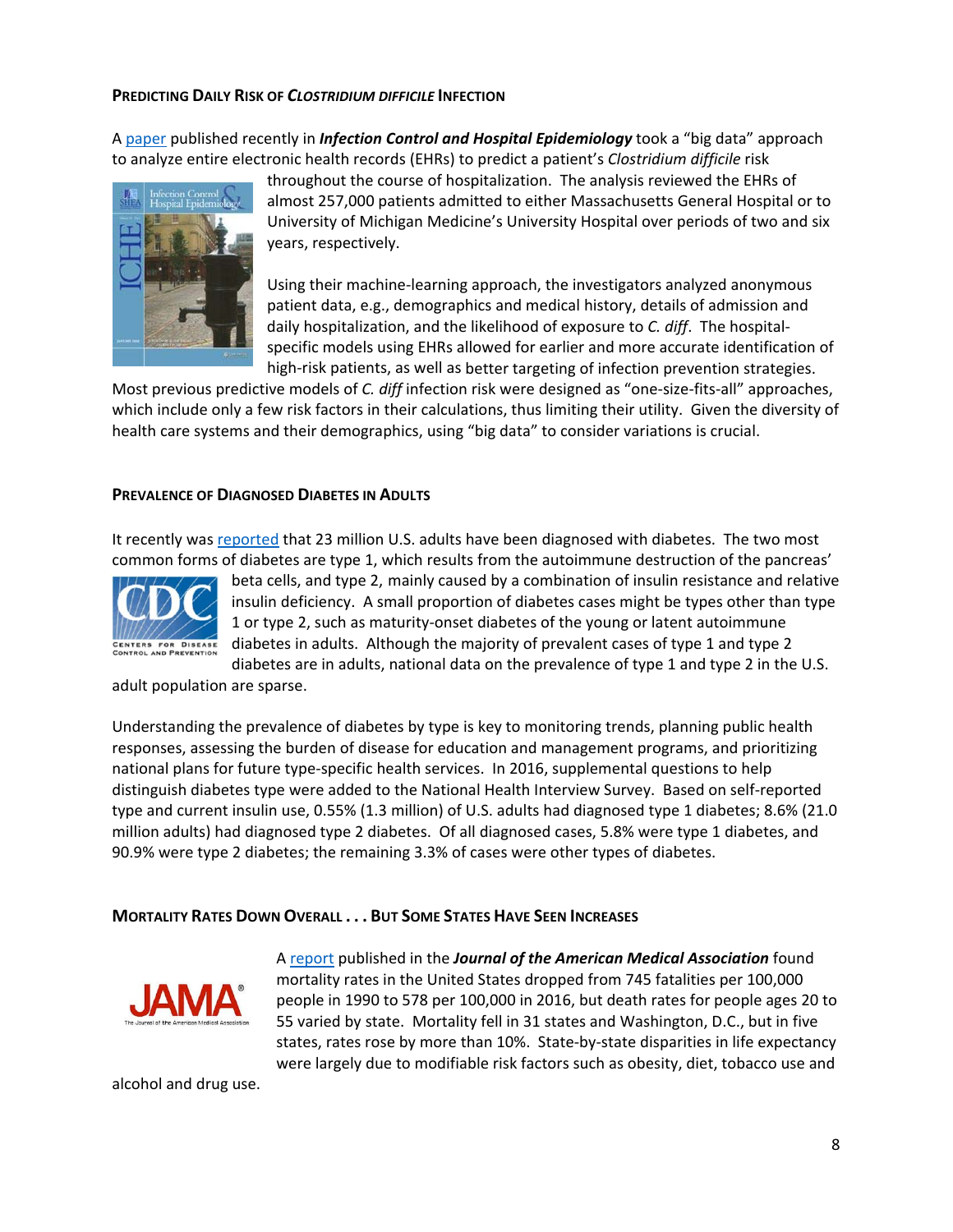# **FEDERAL/STATE ISSUES**

## **NIH INITIATIVE TO STEM NATIONAL OPIOID CRISIS**



The National Institutes of Health (NIH) announced the launch of the **HEAL** (Helping to End Addiction Long‐term) Initiative, an aggressive effort to speed scientific solutions to curtail the opioid public health crisis. From approximately \$600 million in fiscal year 2016 to \$1.1 billion in fiscal year 2018, NIH is nearly doubling funding for research on opioid misuse and on pain. NIH's efforts contribute to a government‐wide push to meet the

President's goal to end the opioid emergency.

NIH is bringing the power of the biomedical research enterprise to bear on this crisis by focusing research on various strategies to "Prevent Addiction through Enhanced Pain Management" and to "Improve Treatments for Opioid Misuse Disorder and Addiction." Historically, NIH research led to successes such as the development of the nasal form of naloxone; the development of buprenorphine; and the use of nondrug and mind/body techniques to help patients control and manage pain, e.g., yoga, tai chi, acupuncture and mindfulness meditation. The Initiative will tap the NIH Pain Consortium, which was established to enhance collaboration on pain research.

## **NIH NOTICE ABOUT INTEGRITY IN NIH PEER REVIEW**

*Science* reported a National Institutes of Health (NIH) disclosure last December that someone involved

National Institutes of Health Turning Discovery Into He

in the grant application review process violated confidentiality rules designed to protect its integrity. As a result, NIH announced it would re-review dozens of applications that may have been compromised.

Some confidentiality violations NIH described as "reciprocal favors," a term generally understood to mean a favor offered by a grant applicant to a reviewer in exchange for a favorable evaluation of her/his proposal. NIH recently said it has completed re‐evaluating 60 applications and has begun taking disciplinary action against those [researchers and their institutions] who have violated the peer review system.

As CNS practice involves partnering with research‐focused, doctorally prepared (e.g. PhD) colleagues to translate, conduct and disseminate research that addresses gaps and improves clinical knowledge and practice, it is critical that CNSs preserve the confidentiality and security of the peer review process. NIH Notice Number: NOT‐OD‐18‐115, Maintaining Integrity in NIH Peer Review: Responsibilities and Consequences, reminds all participants in the NIH peer review process – including those at the National Institute of Nursing Research – of possible consequences that may ensue and actions that the NIH may take in response to a breach of integrity in peer review.

#### **WAYS AND MEANS COMMITTEE ISSUES OPIOID WHITE PAPER**



House Ways and Means Committee Chairman Kevin Brady (R‐TX) and Ranking Member Richard Neal (D‐MA) released a white paper on April 11 with policy options to combat the opioid crisis. The paper is the result of feedback the committee received following a February Request for Information (RFI) – the committee asked for recommendations for lawmakers and the Administration to consider that prevent and treat opioid misuse and